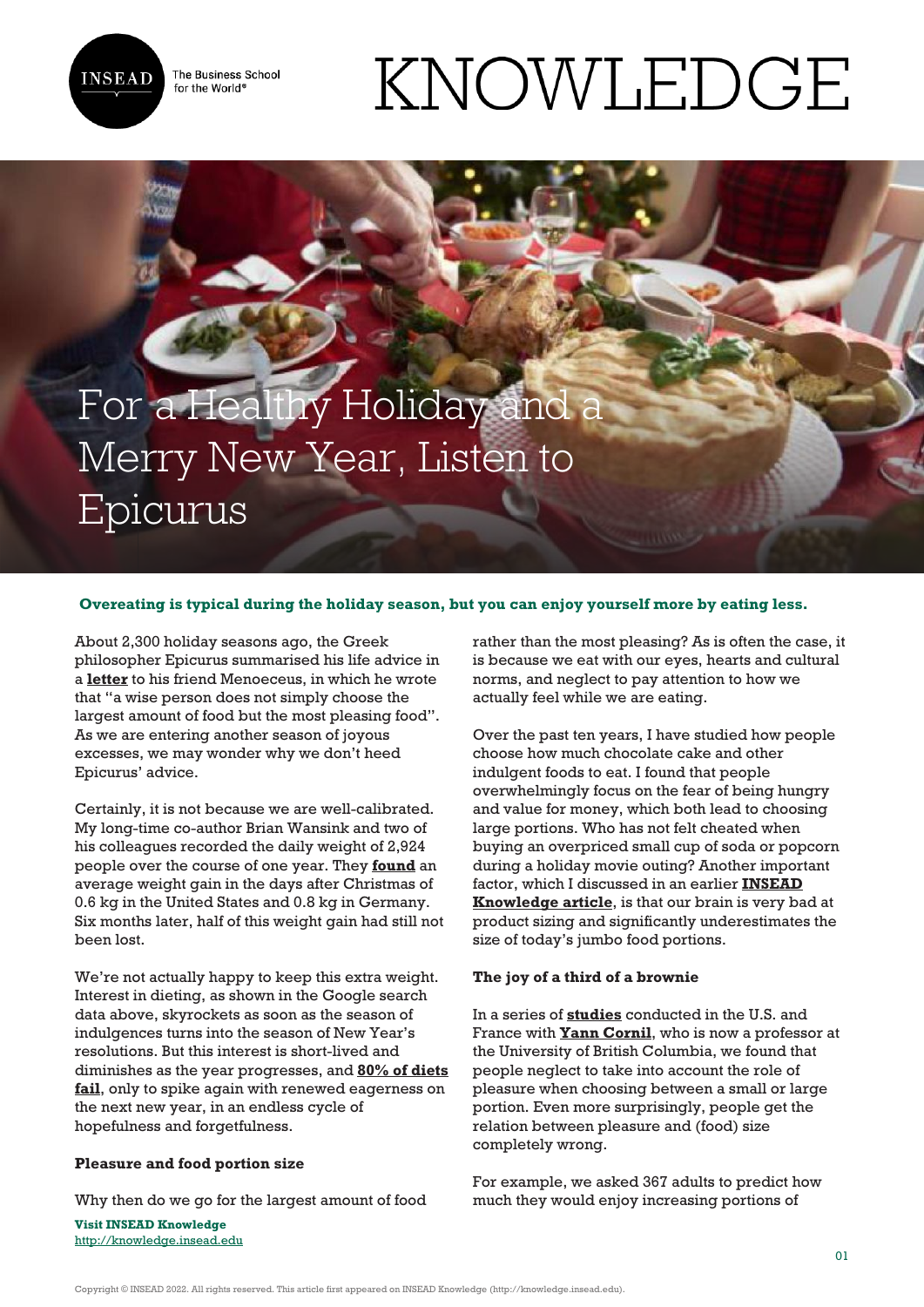chocolate brownie. Most of them correctly anticipated that the largest portions (350 kcal) would be too large, despite being actually smaller than a **[regular Starbucks brownie](https://www.starbucks.com/menu/food/bakery/double-chocolate-brownie)**. However, in the chart below, the red line shows that they expected to enjoy eating a fair portion of brownie (210 kcal) more than eating only a third of it (70 kcal). It turns out that they were wrong. As the blue line shows, people who were given the mini-portion of brownie to eat reported a more satisfying experience than people who ate three times as much, who were in turn a lot more satisfied than those who were asked to eat five times as much.





Why is eating pleasure not related to portion size? It turns out that the pleasure of eating is maximal for the first bite. Every additional bite, while still enjoyable, provides less pleasure than the preceding one. This is a universal phenomenon known as **hedonic adaptation**. What is less well known, and largely unanticipated, is that it is the

**Visit INSEAD Knowledge** <http://knowledge.insead.edu> **[last bite](http://pss.sagepub.com/content/early/2014/06/02/0956797614534268.abstract)** that determines our overall satisfaction with the food that we have just eaten. When people forget this and focus on hunger, value for money, or just don't realize how large portions have become, they end up with portions that are too large from a pure pleasure standpoint.

### **Assessing your risk: Are you an epicurean or a visceral eater?**

To determine how much, you or your loved ones, are at risk this holiday season, Cornil and I created a short **[self-assessment test](https://insead.eu.qualtrics.com/jfe/form/SV_7UlHdjJvgEs7qcd)** based on your agreement with just seven statements.

#### **Are you an Epicurean Eater?**

- 1. 1. If I try, I can clearly and easily imagine the taste of ma dishes.
- 2. 2. My friends say that I am a foodie.
- 3. 3. Cooking is a major form of art, similar to music or painting.
- 4. 4. I like to discuss the taste of food with my friends.
- 5. 5. There is a lot of beauty in food.
- 6. 6. I can easily find the words to describe the taste of many foods.
- 7. 7. More than other people, I value the look, the smell, the taste and the texture of food.

This test determines whether, for you, the pleasure of eating comes from the aesthetic appreciation of the sensory and symbolic value of the food, or if it comes from the relief of eating impulses and hunger. We call the first type "epicurean eating pleasure" and the second "visceral eating pleasure". Unlike epicurean pleasure, visceral pleasure is short-lived and can be measured by the responsiveness to external food cues such as the sight and smell of food, regardless of the internal state of hunger or satiety. We **[found](http://faculty.insead.edu/pierre-chandon/documents/Articles/Cornil%20Chandon%20Epicurean%20eating%20Appetite%202016.pdf)** that epicurean eaters are more likely to be women than men, but that epicurean eating is independent of age, income, education or body mass. In other words, epicurean eating is not restricted to the usual young, educated, and wealthy segments of the population. Best of all: epicurean eaters, who prefer smaller food portions, have a higher wellbeing than visceral eaters.

So, whether you already are an epicurean eater, or whether you need to be nudged through sensory imagery, as I explained in **[another INSEAD](http://knowledge.insead.edu/customers/how-to-get-people-to-pay-for-smaller-portions-4349#IurtLyDddJC57fs5.99) [Knowledge article](http://knowledge.insead.edu/customers/how-to-get-people-to-pay-for-smaller-portions-4349#IurtLyDddJC57fs5.99)**, remember this holiday season that pleasure in food comes from appreciating its quality, not its quantity. After all, "'Tis the season to be jolly," not bloaty.

*[Pierre Chandon](https://www.insead.edu/facultyresearch/faculty/profiles/pchandon/) is the L'Oréal Chaired Professor of Marketing, Innovation and Creativity at INSEAD in France and the Director of the [INSEAD-Sorbonne](http://centres.insead.edu/sorbonne-behavioural-lab/eng/) [University Behavioural Lab](http://centres.insead.edu/sorbonne-behavioural-lab/eng/).*

Copyright © INSEAD 2022. All rights reserved. This article first appeared on INSEAD Knowledge (http://knowledge.insead.edu).